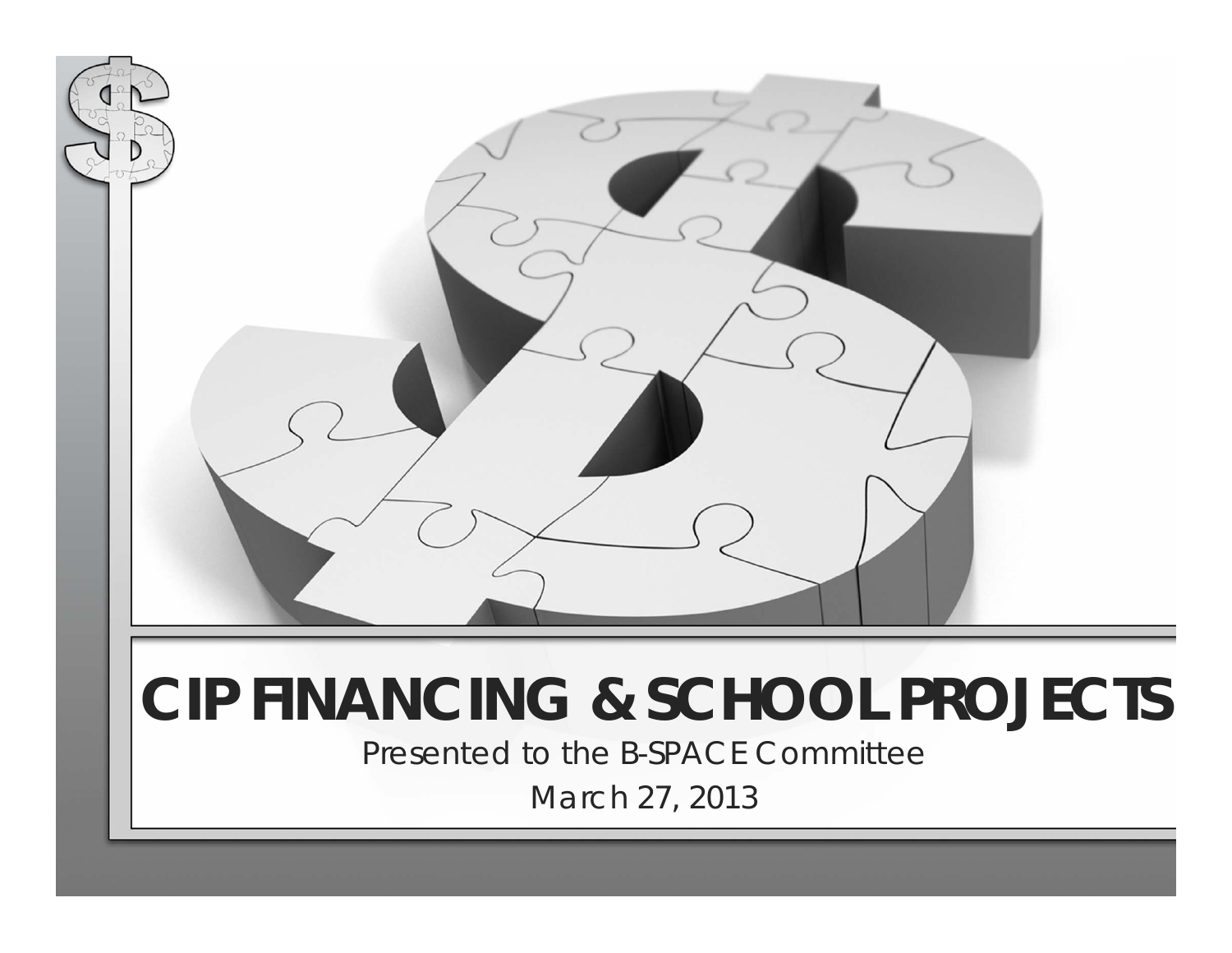## **FISCAL POLICIES**

- • The Town has a set of formal Fiscal Policies that guide financial planning.
	- •CIP Policies
	- •Reserve Policies
	- •Free Cash Policy
	- •Unfunded Liabilities Policy
- • Developed and modified them over the past two decades; most recent update in 2011.
- •The Town has been able to recapture and retain its Aaa bond rating.
- • According to the *Fiscal Policy Review Committee's*  2011 Report, the policies "have played a significant role in stabilizing budgets over the past few years, each of which have been historically challenging."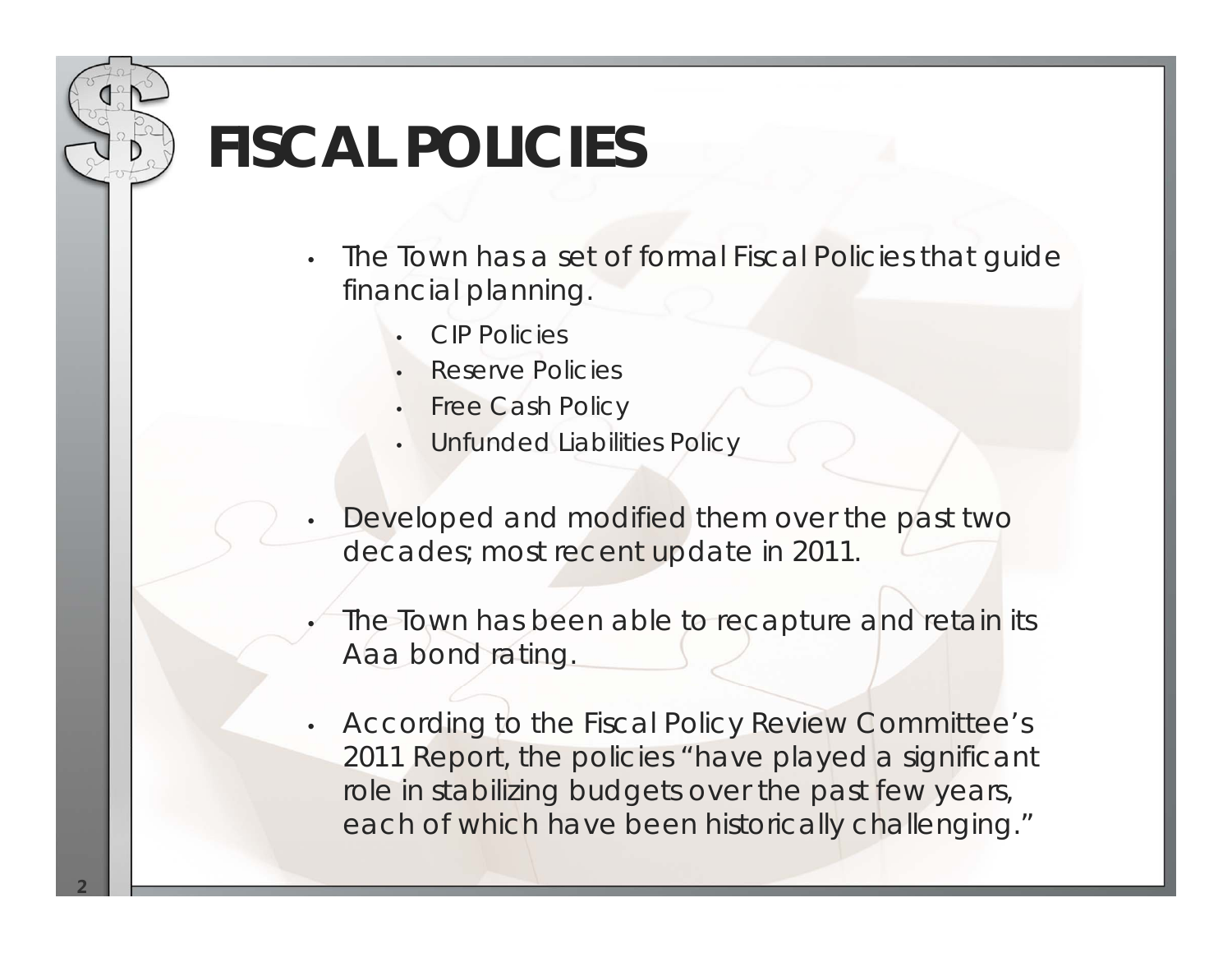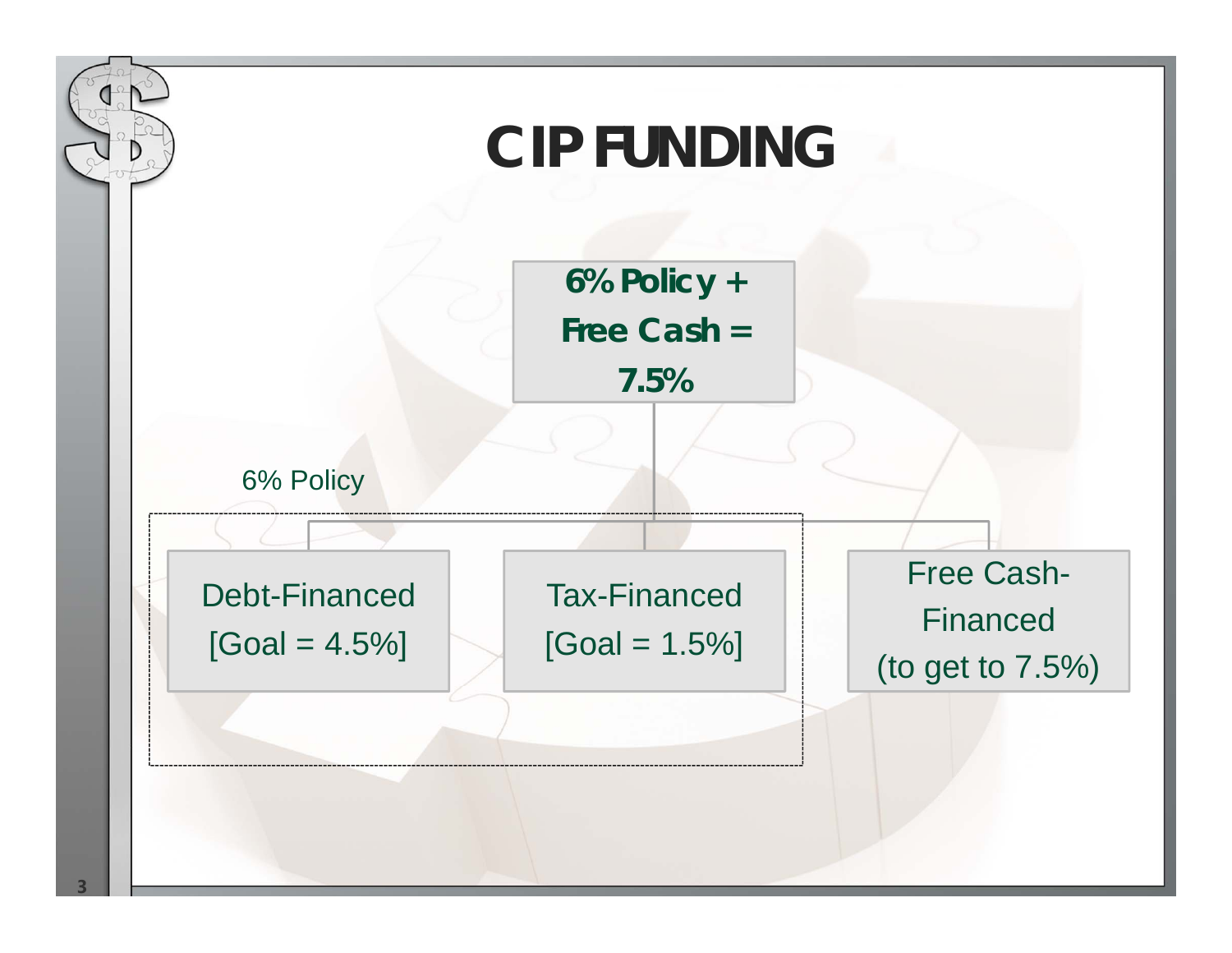

## **MULTI-YEAR CIP FUNDING**

|                                | 2014    | 2015    | 2016    | 2017    | 2018    | 2019    |
|--------------------------------|---------|---------|---------|---------|---------|---------|
| 6% Policy - Total Funding      | \$12.17 | \$12.74 | \$13.13 | \$13.54 | \$13.97 | \$14.44 |
| Net-Debt <sup>*</sup>          | \$8.41  | \$8.83  | \$9.74  | \$9.53  | \$13.23 | \$12.86 |
| % of Prior Yr Net Rev          | 4.15%   | 4.17%   | 4.47%   | 4.24%   | 5.70%   | 5.36%   |
| Pay-as-you-Go                  | \$3.76  | \$3.91  | \$3.39  | \$4.01  | \$0.74  | \$1.58  |
| % of Prior Yr Net Rev          | 1.85%   | 1.84%   | 1.55%   | 1.78%   | 0.31%   | 0.65%   |
| Free Cash to get to 7.5%       | \$3.04  | \$3.18  | \$3.28  | \$3.38  | \$3.49  | \$3.61  |
| <b>Additional Free Cash</b>    | \$1.78  | \$0.00  | \$0.00  | \$0.00  | \$0.00  | \$0.00  |
| <b>TOTAL CIP FUNDING</b>       | \$16.99 | \$15.92 | \$16.41 | \$16.93 | \$17.46 | \$18.04 |
| CIP as a % of Prior Yr Net Rev | 8.4%    | 7.5%    | 7.5%    | 7.5%    | 7.5%    | 7.5%    |
|                                |         |         |         |         |         |         |
|                                |         |         |         |         |         |         |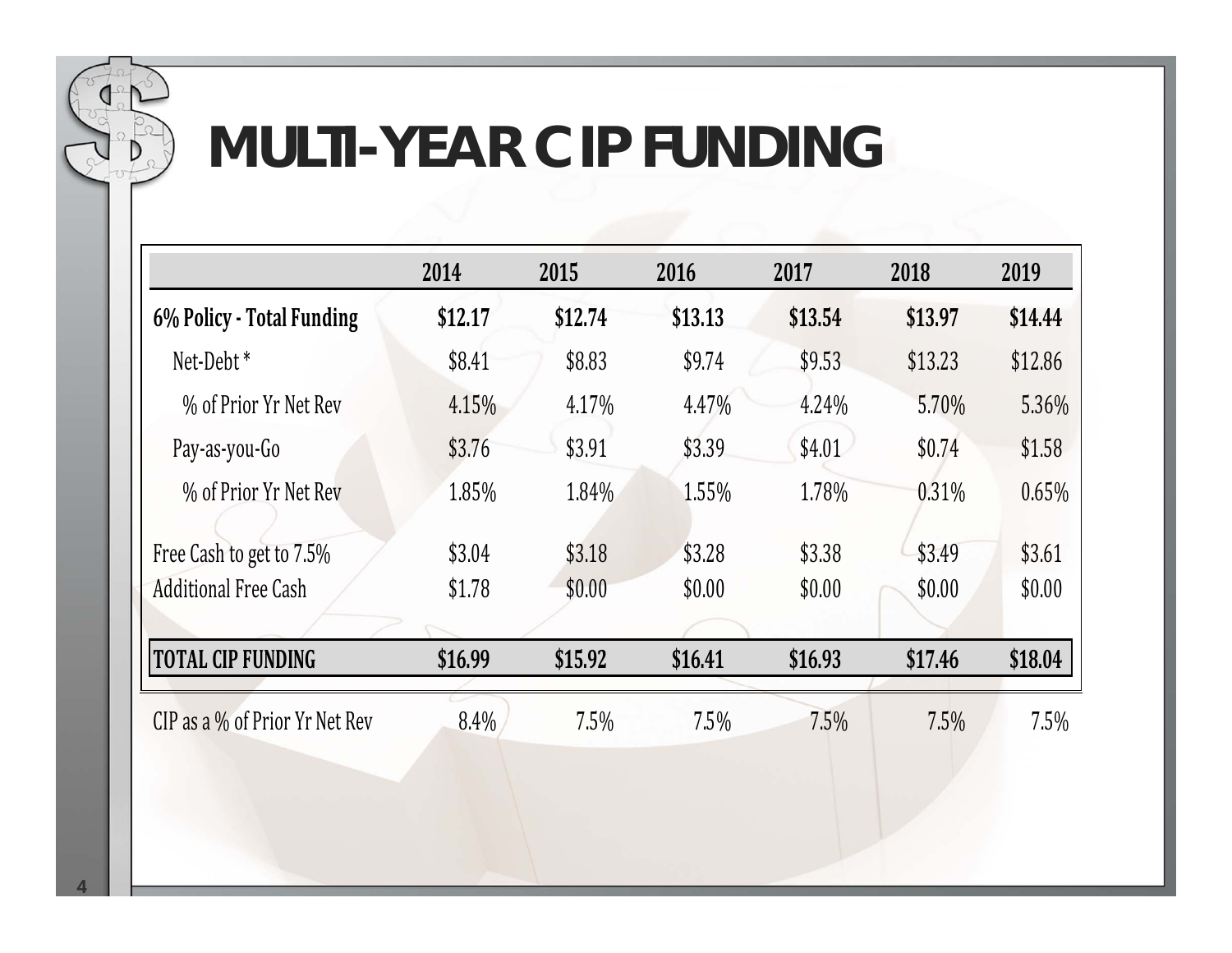## **HOW THE 6% POLICY WORKS**

- The 6% Policy acts as both a ceiling and a floor in terms of total CIP commitment from on-going revenue.
- • The 6% Policy also acts as a firewall between Operating and Capital.
- • The amount of "cash-financed" CIP available depends on how much debt will be used to finance projects.
- More debt means less available for cash-financed projects, which tend to be the small- to mid-sized projects.
- Free Cash, if available, is then used to get total CIP funding to 7.5%.

•

•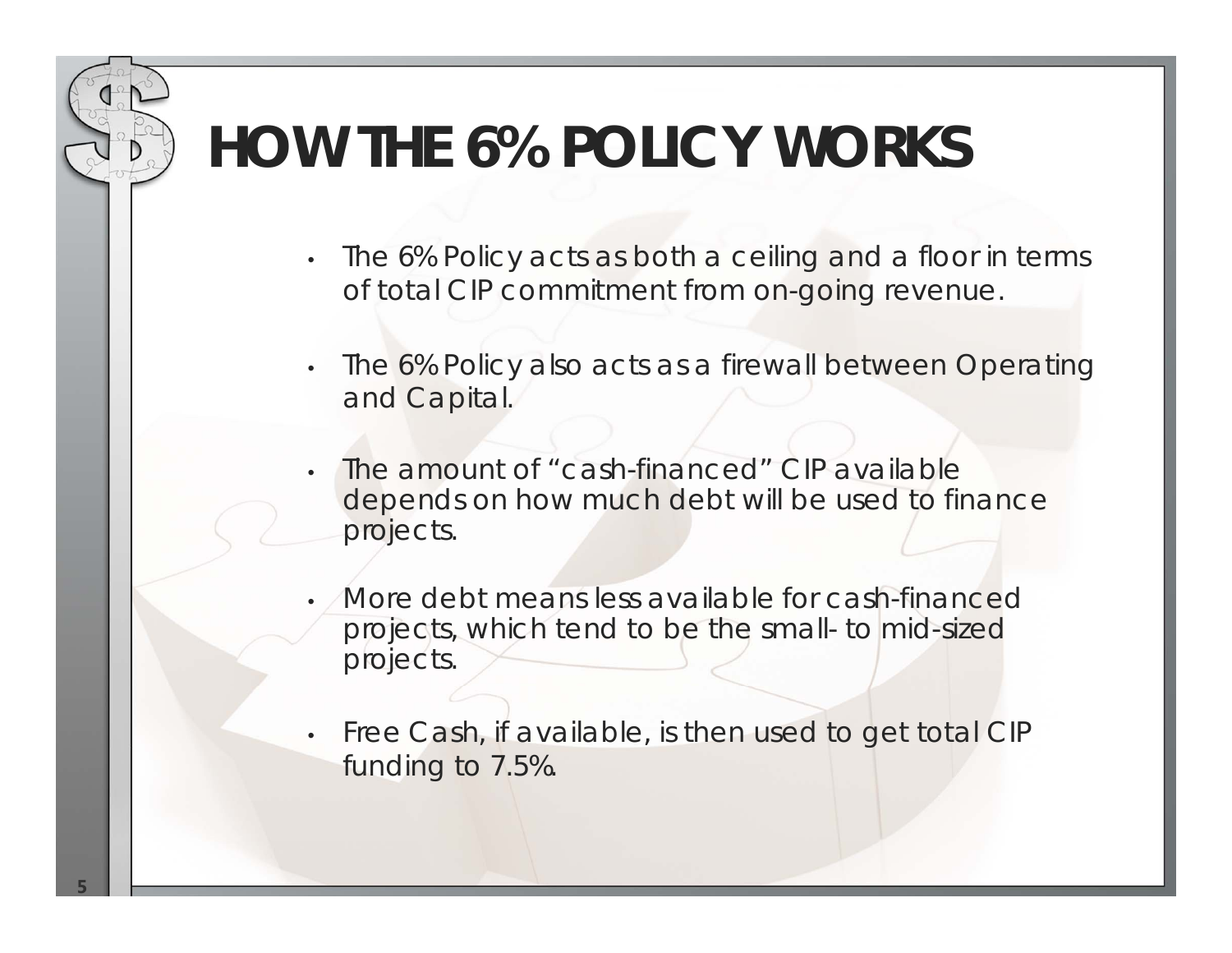

### **HOW MUCH IS AVAILABLE FROM THE 6% POLICY?**

| (in millions)                 | 2014     | 2015     | 2016     | 2017     | 2018     | 2019     |
|-------------------------------|----------|----------|----------|----------|----------|----------|
| Total General Fund Revenue    | \$229.34 | \$231.95 | \$239.07 | \$246.54 | \$254.60 | \$263.40 |
| LESS:                         |          |          |          |          |          |          |
| "Non-Appropriated" Budget     | \$8.06   | \$8.25   | \$8.44   | \$8.64   | \$8.85   | \$9.06   |
| Net Debt Exclusions           | \$1.11   | \$1.09   | \$1.08   | \$1.05   | \$1.02   | \$0.99   |
| Free Cash                     | \$7.65   | \$4.00   | \$4.00   | \$4.00   | \$4.15   | \$4.28   |
|                               |          |          |          |          |          |          |
| Net Revenue                   | \$212.51 | \$218.60 | \$225.56 | \$232.85 | \$240.58 | \$249.08 |
| <b>Prior Year Net Revenue</b> | \$202.88 | \$212.51 | \$218.60 | \$225.56 | \$232.85 | \$240.58 |
|                               |          |          |          |          |          |          |
| 6% Dedicated to CIP           | \$12.17  | \$12.74  | \$13.13  | \$13.54  | \$13.97  | \$14.44  |
|                               |          |          |          |          |          |          |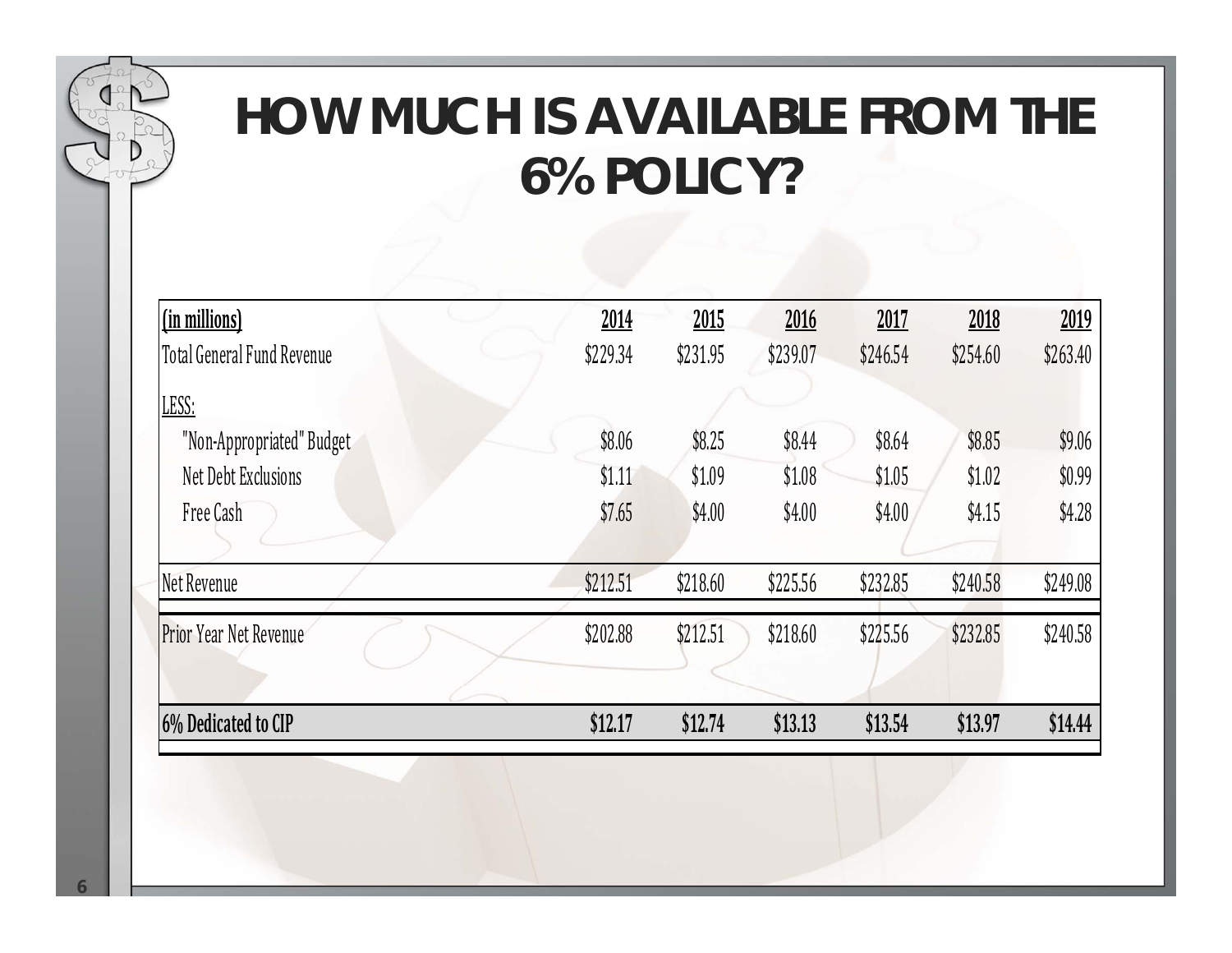### **RELATIONSHIP BETWEEN DEBT AND CASH-FINANCED CIP**

#### The Debt Management Plan is at the core of the development of the CIP More debt = less cash-financed CIP.

| <b>Project</b>                                                | Authorization | <b>Bond Amt Term</b> |               | 2014    | 2015      | 2016      | 2017      | 2018      | 2019      | 2020      |
|---------------------------------------------------------------|---------------|----------------------|---------------|---------|-----------|-----------|-----------|-----------|-----------|-----------|
| Runkle School - Constr. (previously authorized)               | 17,580,000    | 2,000,000            | - 10          | 260,000 | 254,000   | 248,000   | 242,000   | 236,000   | 230,000   | 224,000   |
| Carlton St. Footbridge (previously authorized)                | 1,400,000     | 155,000              | -5            | 34,100  | 33,480    | 32,860    | 32,240    | 31,620    |           |           |
| Waldstein Playground + Warren Field (previously authorized)   | 2,150,000     | 2,150,000            | -10           | 279,500 | 273,050   | 266,600   | 260,150   | 253,700   | 247,250   | 240,800   |
| UAB Roof/Chimney/Gutters & Downspouts (previously authorized) | 1,300,000     | 1,300,000            | -10           | 169,000 | 165.100   | 161,200   | 157,300   | 153,400   | 149.500   | 145,600   |
| Carlton St. Footbridge (previously authorized)                | 1,400,000     | 1,245,000            | - 10          |         | 177,413   | 172,121   | 166,830   | 161,539   | 156,248   | 150,956   |
| Fisher Hill Park (future authorization)                       | 1,200,000     | 1,200,000            | -10           |         | 171,000   | 165,900   | 160,800   | 155,700   | 150,600   | 145,500   |
| Roof Repairs/Replacements (future authorization)              | 1,350,000     | 1,350,000            | -10           |         | 192,375   | 186,638   | 180,900   | 175,163   | 169,425   | 163,688   |
| Old Lincoln School (future authorization)                     | 3,000,000     | 3,000,000            | -15           |         | 335,000   | 326,000   | 317,000   | 308,000   | 299,000   | 290,000   |
| MSC Renovations (future authorization)                        | 2,500,000     | 1,500,000            | <b>10</b>     |         | 213,750   | 207,375   | 201,000   | 194,625   | 188,250   | 181,875   |
| Devotion School (future authorization) - BAN's                | 54,000,000    | 5,000,000            | - 1           |         | 100,000   |           |           |           |           |           |
| Muddy River (previously authorized)                           | 745,000       | 745,000              | <sup>10</sup> |         |           | 104,300   | 101,320   | 98,340    | 95,360    | 92,380    |
| Ladder #2 (future authorization)                              | 850,000       | 850,000              | - 10          |         |           | 121,125   | 117.513   | 113,900   | 110,288   | 106,675   |
| Rear Landfill (future authorization)                          | 4,600,000     | 4,600,000            | 20            |         |           | 448,500   | 437,575   | 426,650   | 415,725   | 404,800   |
| MSC Renovations (future authorization)                        | 2,500,000     | 1,000,000            | -10           |         |           | 142,500   | 138,250   | 134,000   | 129,750   | 125,500   |
| Devotion School (future authorization) - BAN's                | 54,000,000    | 42,000,000           | -1            |         |           | 840,000   |           |           |           |           |
| Devotion School (future authorization) - BAN's                | 54,000,000    | 54,000,000           | $\mathbf{1}$  |         |           |           | 1,084,080 |           |           |           |
| Devotion School - Design/Constr. (future authorization)       | 54,000,000    | 54,000,000           | 25            |         |           |           |           | 4,884,200 | 4,771,500 | 4,663,000 |
| Roof Repairs/Replacements (future authorization)              | 1,050,000     | 1,050,000            | 10            |         |           |           |           | 149,625   | 145,163   | 140,700   |
| Driscoll School HVAC (future authorization)                   | 2,000,000     | 2,000,000            | <b>10</b>     |         |           |           |           | 285,000   | 276,500   | 268,000   |
| Pierce Playground (future authorization)                      | 920,000       | 920,000              | - 10          |         |           |           |           | 131,100   | 127,190   | 123,280   |
| Brookline Reservoir Park (future authorization)               | 1,500,000     | 1,500,000            | <sup>10</sup> |         |           |           |           |           | 213.750   | 207,375   |
| Harry Downes (future authorization)                           | 800,000       | 800,000              | - 10          |         |           |           |           |           | 114,000   | 110,600   |
| Murphy Playground (future authorization)                      | 720,000       | 720,000              | 10            |         |           |           |           |           |           | 102,600   |
| Larz Anderson Park (future authorization)                     | 2,700,000     | 2,700,000            | - 15          |         |           |           |           |           |           | 301,500   |
| Roof Repairs/Replacements (future authorization)              | 3,000,000     | 3,000,000            | -15           |         |           |           |           |           |           | 335,000   |
| <b>NEW GEN FUND DEBT SERVICE (cumulative)</b>                 |               |                      |               | 742,600 | 1,915,168 | 3,423,119 | 3,596,958 | 7,892,561 | 7,989,498 | 8,523,829 |

o

o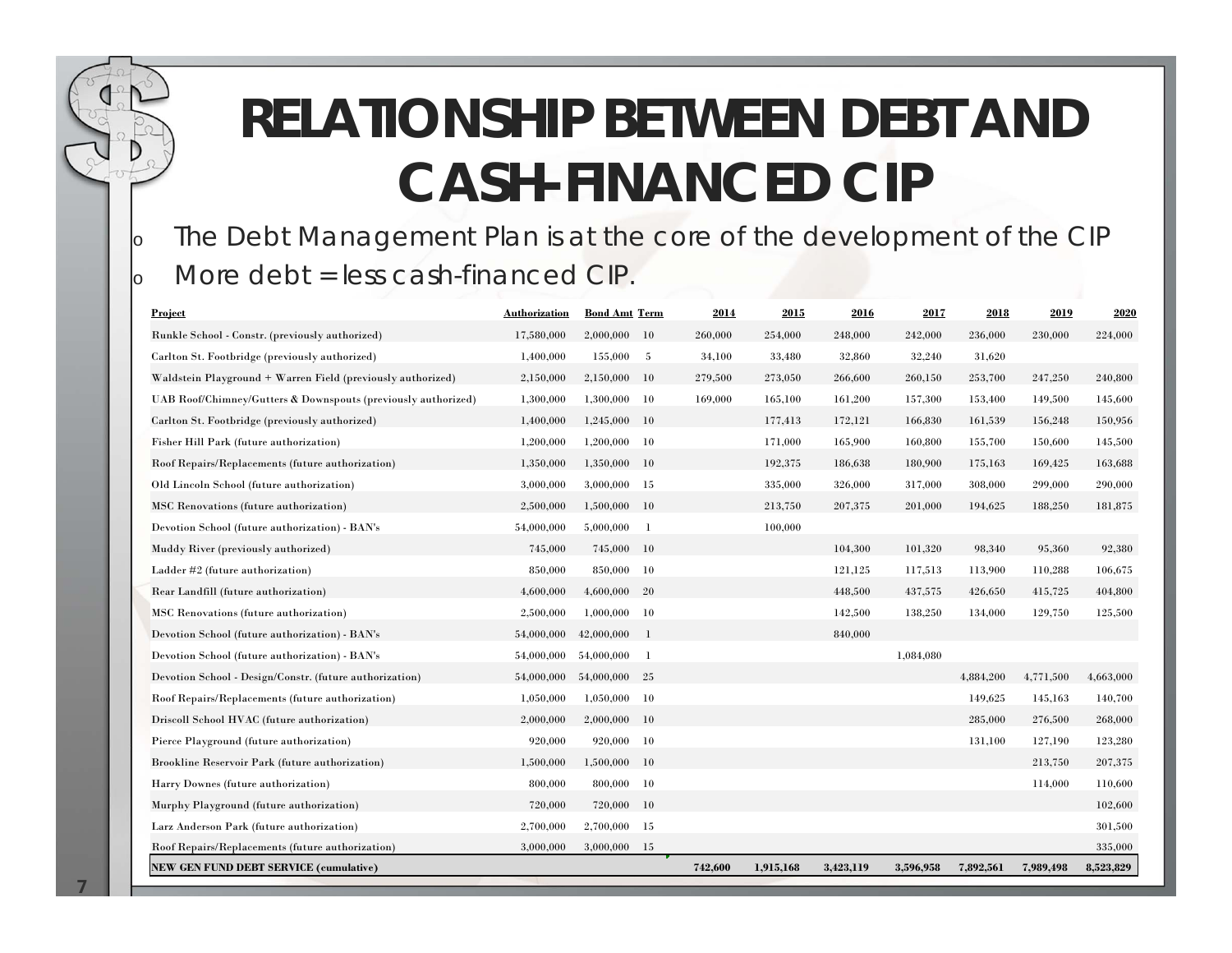

**8**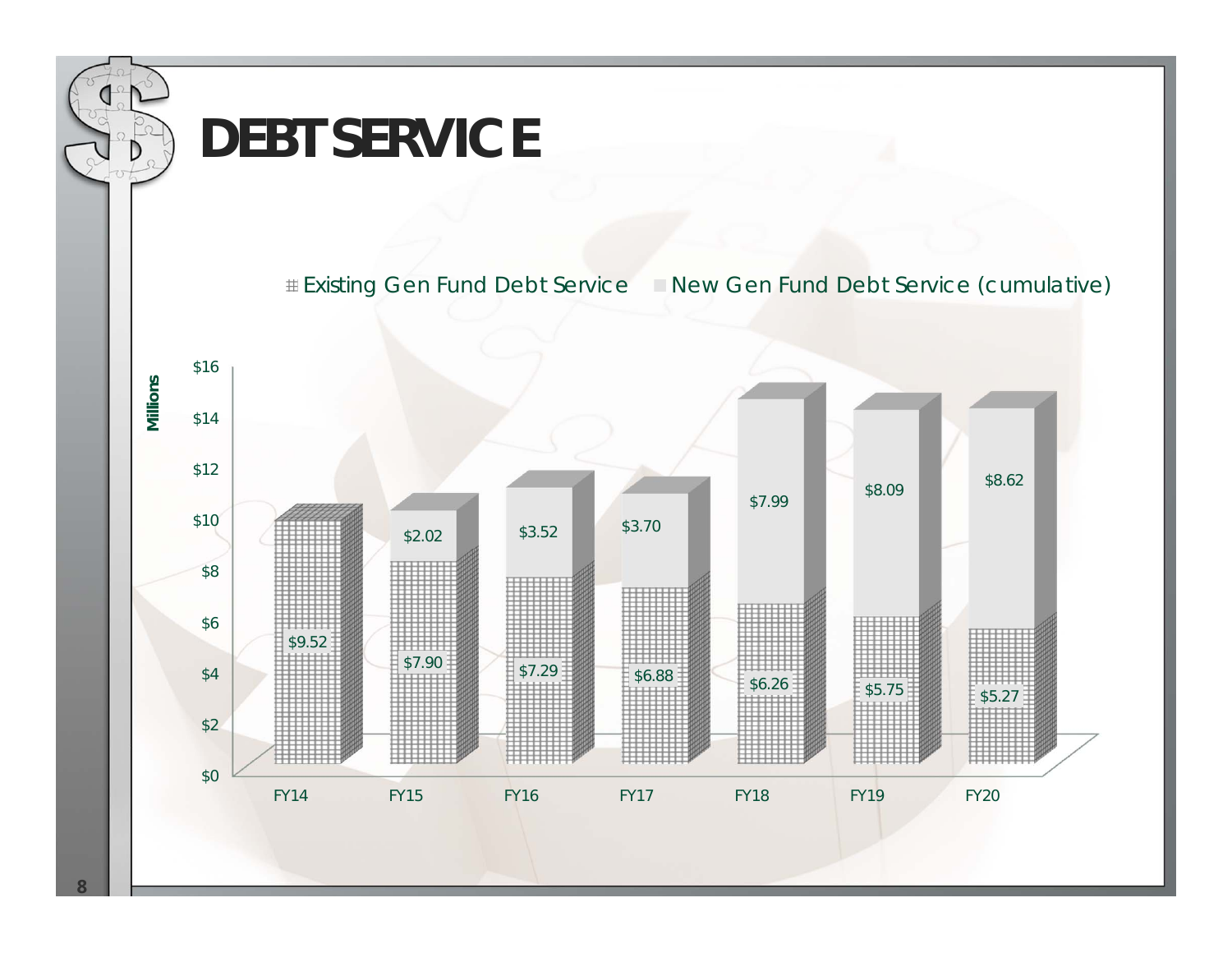## **RELATIONSHIP BETWEEN DEBT AND CASH-FINANCED CIP (Part II)**

o After the Debt Management Plan is set, the split between debt-financed and cash-financed CIP is determined.

| (in millions)                                | 2014    | 2015    | <u>2016</u> | <u> 2017</u> | 2018    | 2019    |
|----------------------------------------------|---------|---------|-------------|--------------|---------|---------|
| Net Debt Financed <sup>1</sup>               | \$8.41  | \$8.83  | \$9.74      | \$9.53       | \$13.23 | \$12.86 |
| Net Debt Financed as a % of Prior Yr Net Rev | 4.15%   | 4.16%   | 4.45%       | 4.22%        | 5.68%   | 5.34%   |
| Revenue Financed                             | \$3.76  | \$3.91  | \$3.39      | \$4.01       | \$0.74  | \$1.58  |
| Revenue Financed as a % of Prior Yr Net Rev  | 1.85%   | 1.84%   | 1.55%       | 1.78%        | 0.32%   | 0.66%   |
| Total 6% Dedicated to CIP                    | \$12.17 | \$12.74 | \$13.13     | \$13.54      | \$13.97 | \$14.44 |
|                                              | $6.0\%$ | $6.0\%$ | $6.0\%$     | $6.0\%$      | $6.0\%$ | $6.0\%$ |

As defined in the CIP Policies, "Net Debt" is total debt service exclusive of debt service related to a Debt Exclusion and debt service funded by enterprise fund revenues.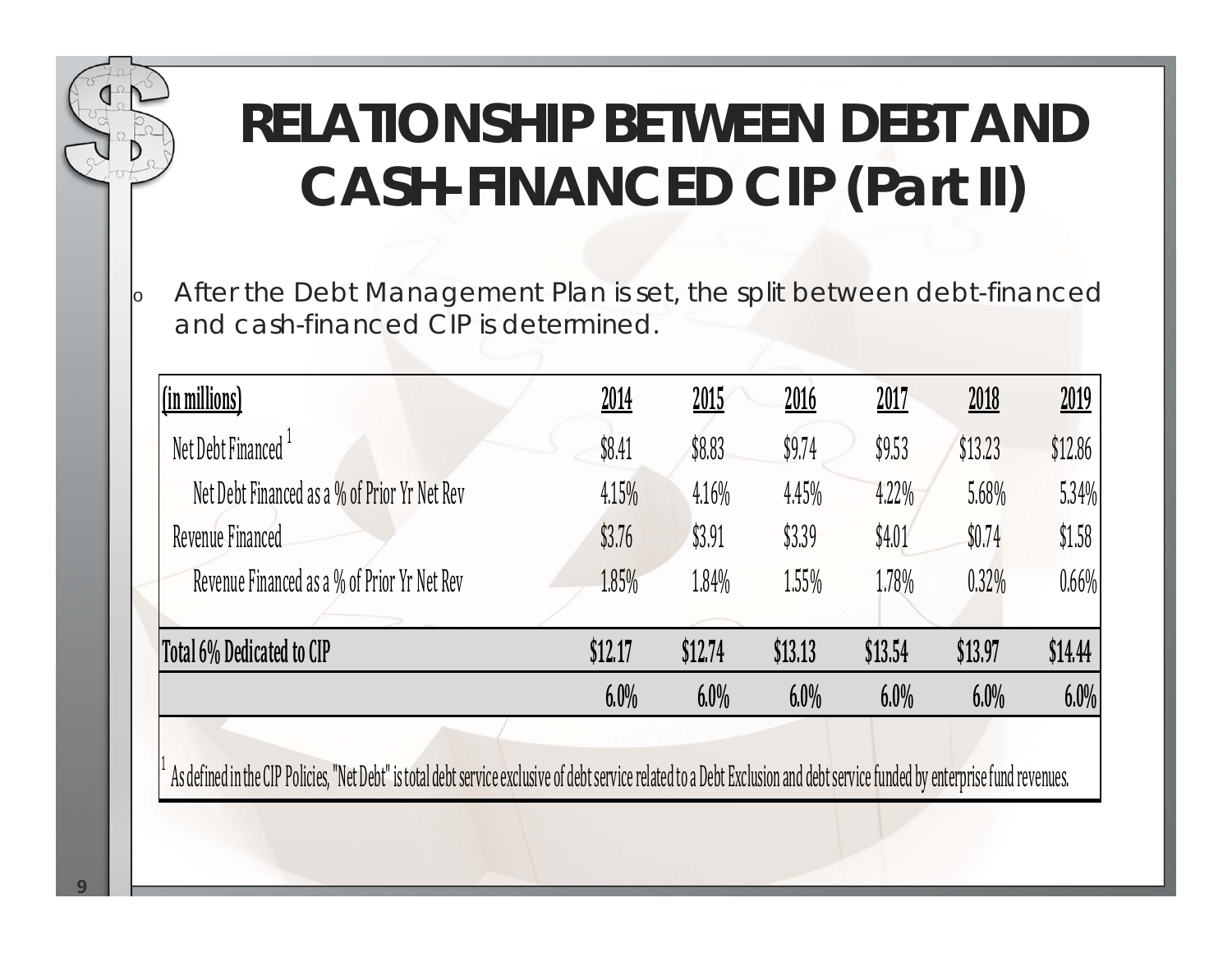### **HOW MUCH MORE CAN THE CIP "AFFORD"?**

- lo \$740K of cash translates into the ability to take on approx. \$8M of debt in FY18.
- lo As a result, all of the 6% is comprised of debt ("tapped out").

| <u>(in millions)</u>                         | 2014    | 2015    | 2016    | 2017    | 2018     | 2019    |
|----------------------------------------------|---------|---------|---------|---------|----------|---------|
| Net Debt Financed                            | \$8.41  | \$8.83  | \$9.74  | \$10.31 | \$13.97  | \$13.60 |
| Net Debt Financed as a % of Prior Yr Net Rev | 4.15%   | 4.16%   | 4.46%   | 4.57%   | $6.00\%$ | 5.66%   |
| Revenue Financed                             | \$3.76  | \$3.91  | \$3.39  | \$3.24  | \$0.00   | \$0.84  |
| Revenue Financed as a % of Prior Yr Net Rev  | 1.85%   | 1.84%   | 1.54%   | 1.43%   | $0.00\%$ | 0.34%   |
| Total 6% Dedicated to CIP                    | \$12.17 | \$12.74 | \$13.13 | \$13.54 | \$13.97  | \$14.44 |
|                                              | 6.0%    | 6.0%    | 6.0%    | 6.0%    | 6.0%     | 6.0%    |

As defined in the CIP Policies, "Net Debt" is total debt service exclusive of debt service related to a Debt Exclusion and debt service funded by enterprise fund revenues.

o So the answer is \$8M, but a number of projects must be deferred (see next slide).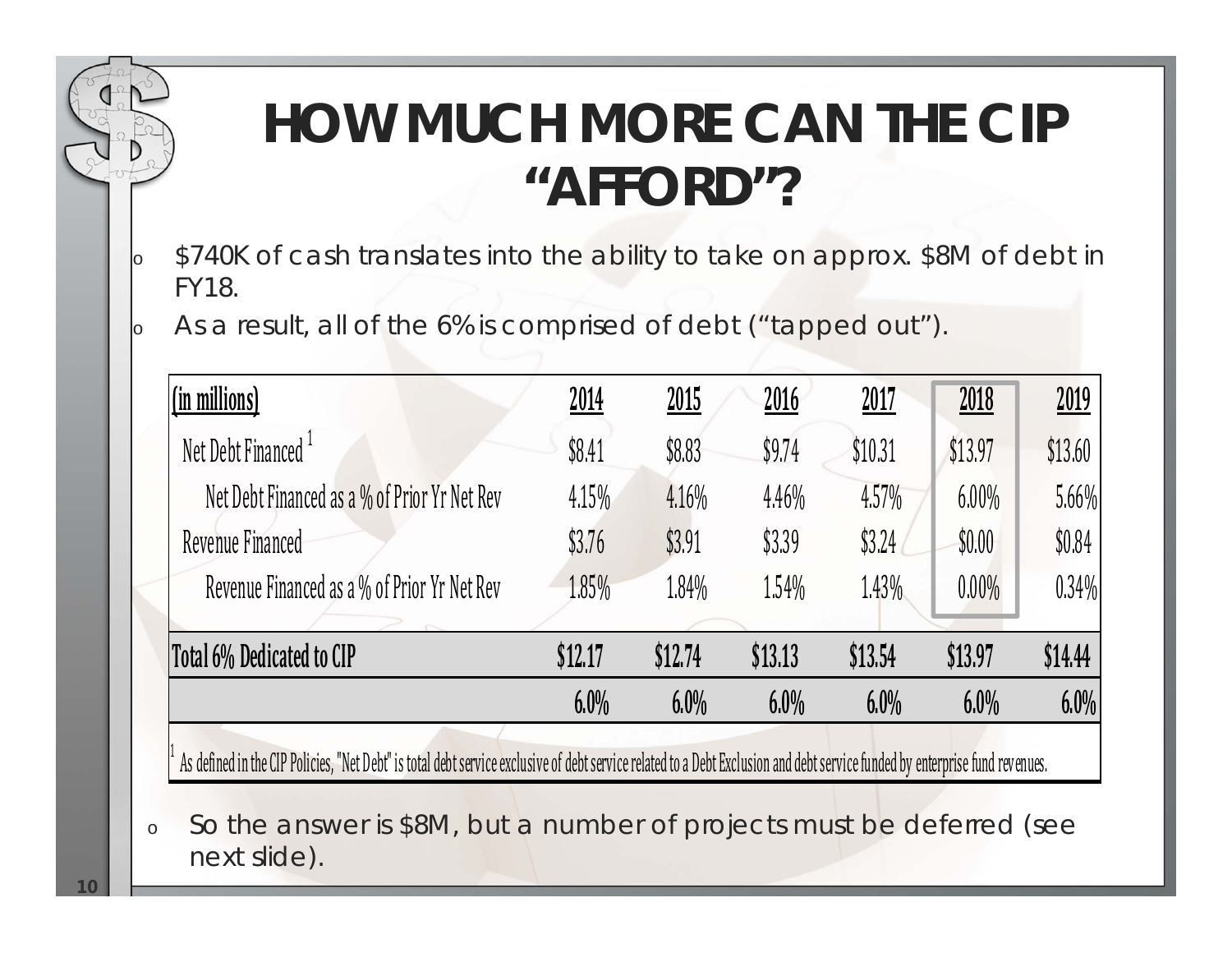### **ADDING ADD'L DEBT REQUIRES DEFERRING SOME PROJECTS**

- oAdding \$8M of debt results in a first year debt service payment of \$780K.
- oThat same amount needs to be moved backward to balance the CIP.
- oThis must repeat itself in each FY of the CIP.

|                                                                                  |      |      |      |                     | <b>FY</b> |           |                             |
|----------------------------------------------------------------------------------|------|------|------|---------------------|-----------|-----------|-----------------------------|
|                                                                                  | 2014 | 2015 | 2016 | 2017                | 2018      | 2019      | 2020                        |
| <b>ADJUSTMENTS</b>                                                               |      |      |      |                     |           |           |                             |
| Debt Service on \$8M HS Project                                                  |      |      |      | 780,000             | 761,000   | 742,000   | 723,000                     |
| Dean / Chestnut Hill Ave Signal - Delay by 1 Yr                                  |      |      |      | (222, 500)          | 222,500   |           |                             |
| Fire Station Renovations - Station 1 MEP - Delay by 1 Yr                         |      |      |      | $(320,000)$ 320,000 |           |           |                             |
| Library Furnishings - Delay by 1 Yr                                              |      |      |      | $(105,000)$ 105,000 |           |           |                             |
| Library Interior Painting / Facelift - Delay by 1 Yr                             |      |      |      | (100,000)           | 100,000   |           |                             |
| Fire Station Renovations - Station 7 MEP - Delay by 1 Yr                         |      |      |      |                     | (310,000) | 310,000   |                             |
| Fire Apparatus Rehab - Delay by 1 Yr                                             |      |      |      |                     | (500,000) | 500,000   |                             |
| Commercial Area Improvements - Eliminate 1 Yr of Funding                         |      |      |      |                     | (60,000)  |           |                             |
| Traffic Calming / Safety Improvements - Eliminate 1 Yr of Funding                |      |      |      |                     | (50,000)  |           |                             |
| Town/School Ground Rehab. - Eliminate 1 Yr of Funding                            |      |      |      |                     | (95,000)  |           |                             |
| Parks/Playgrounds Rehab/Upgrade - Eliminate 1 Yr of Funding                      |      |      |      |                     | (305,000) |           |                             |
| Town/School Energy Conservation Projects - Eliminate 1 Yr of Funding             |      |      |      |                     | (170,000) |           |                             |
| Fire Station Renovations - Station 7 MEP - Delay by another Yr                   |      |      |      |                     |           | (310,000) | 310,000                     |
| Brookline Reservoir Park - Delay by 1 Yr (debt svc impact)                       |      |      |      |                     |           | (213,750) | 6,375                       |
| Schick Playground Design - Delay by 1 Yr                                         |      |      |      |                     |           | (70,000)  | 70,000                      |
| Schick Playground Construction - Delay by 1 Yr                                   |      |      |      |                     |           |           | (700,000)                   |
| Town/School Bldg Envelope/Fenestration - Make Bond                               |      |      |      |                     |           |           | $(1,000,000)$ $(1,000,000)$ |
| Town/School Bldg Envelope/Fenestration - Make Bond (debt svc impact of 1st \$1M) |      |      |      |                     |           |           | 142,500                     |
| High School Quad - Delay by 1 Yr                                                 |      |      |      |                     |           |           | (525,000)                   |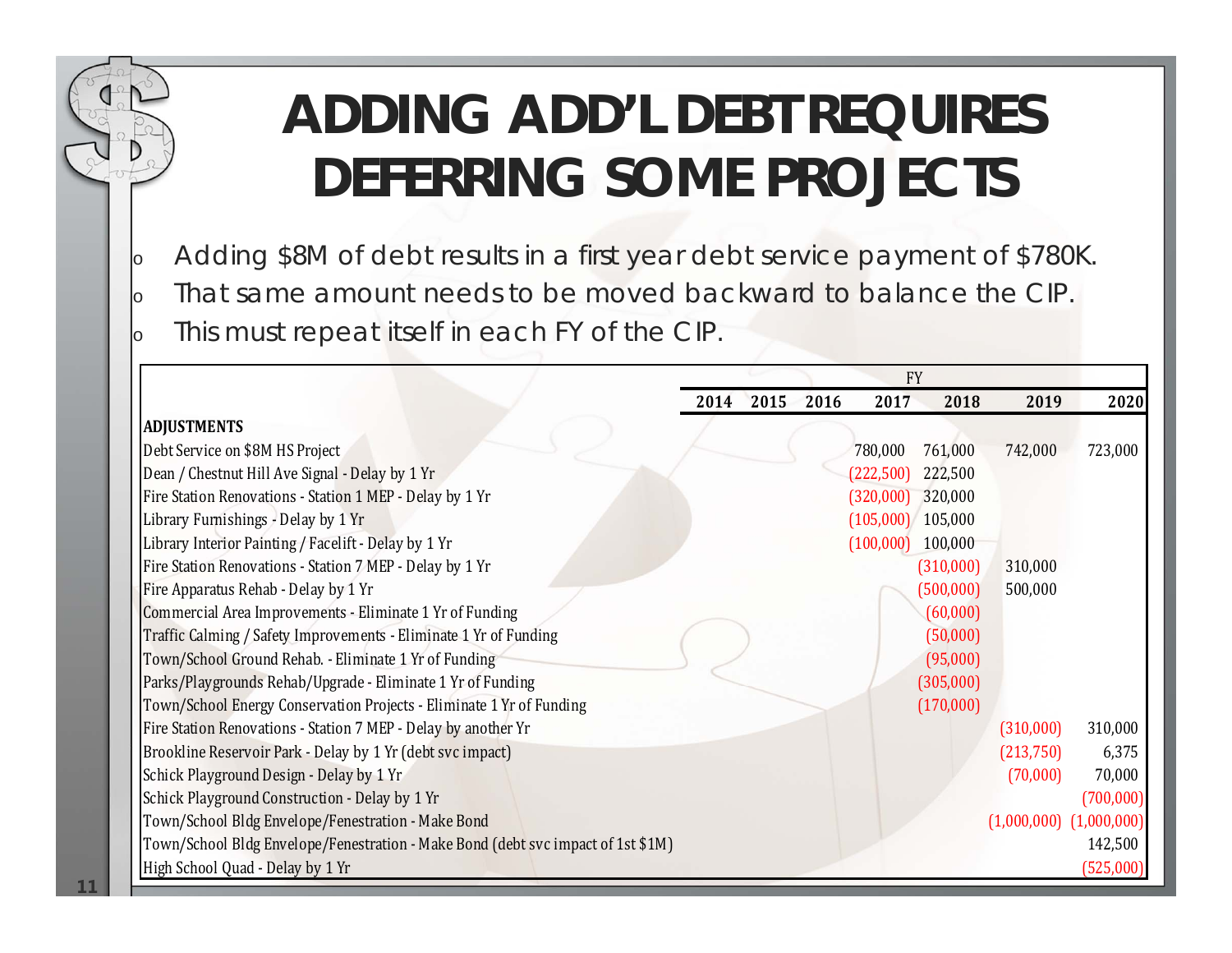# **IS A NEW SCHOOL AFFORDABLE?**

- No new school could be constructed for \$8M, so a Debt Exclusion Override would be necessary:
	- •Can't afford both a new school and 60% of a \$90M Devotion School project.
- oOne concept discussed at the last B-SPACE Cmte meeting was an 8<sup>th</sup> / 9<sup>th</sup> Grade School building:
	- •Old Lincoln would serve as a "transition" space while a 8<sup>th</sup> / 9<sup>th</sup> Grade School was built.
- o Could have a Debt Exclusion Override for the Devotion School Project, which would then free-up the financing capacity for a new school:
	- • From a timing perspective, would make sense to have a Debt Exclusion Override for Devotion rather than for a new school since funding for Devotion will be before Town Meeting prior to any funding request for a new 8/9 School.
	- • Under this scenario, a Debt Exclusion Override question would be put on the ballot in the May, 2014 annual town election.

o